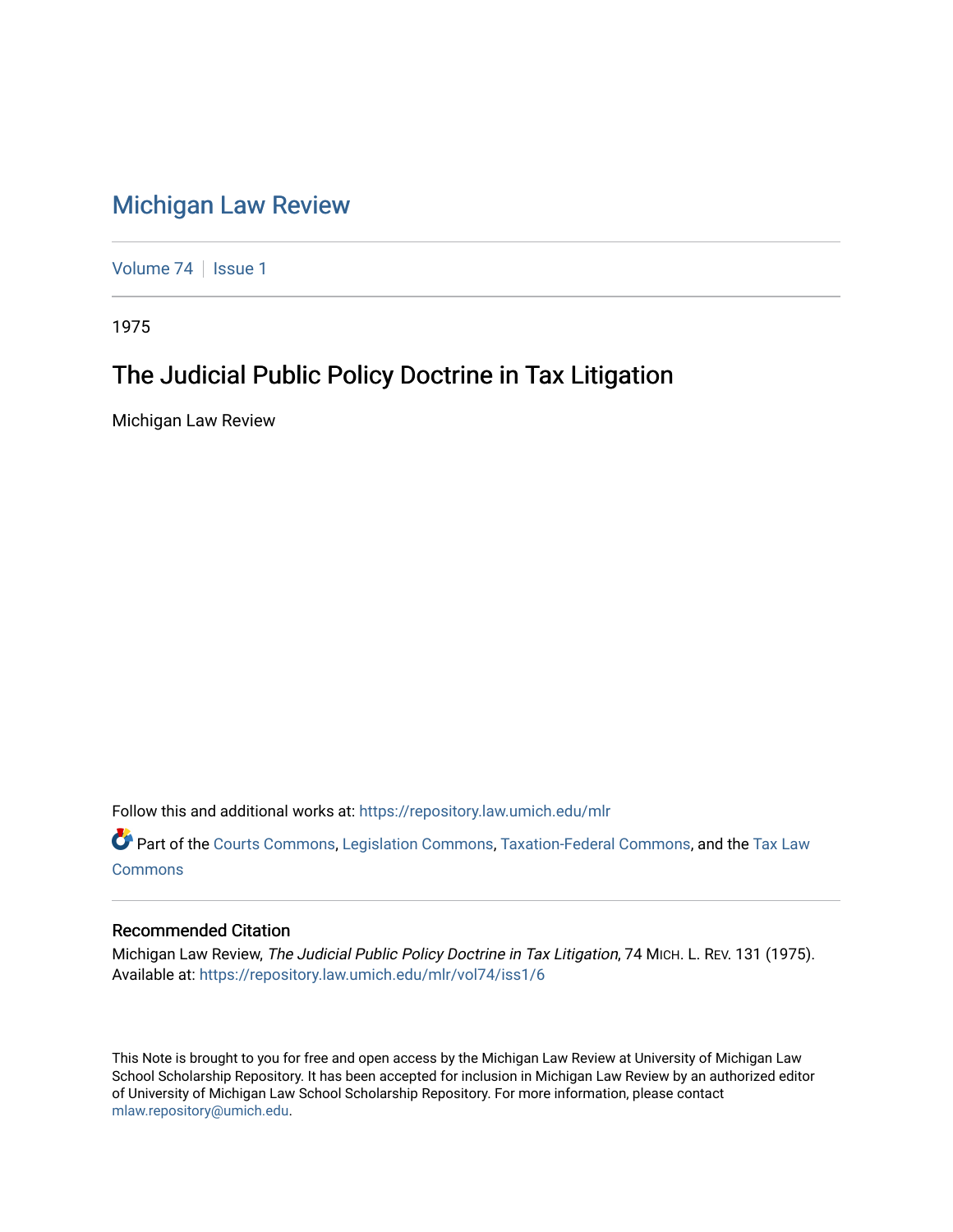## **The Judicial Public Policy Doctrine** in **Tax Litigation**

For over fifty years, courts have employed the public policy doctrine to disallow otherwise-permissible deductions from gross income in cases where upholding such deductions would frustrate a well-defined public policy.<sup>1</sup> For example, a ship-repair yard was denied section 162 deductions for "kickbacks" paid to officers of foreign vessels,<sup>2</sup> and truckers were denied similar deductions for fines paid as a result of violating state maximum-weight laws.3 The doctrine, which is based on a presumption against congressional intent to encourage violations of declared public policy,<sup>4</sup> thus operates to implement substantive policies unrelated to revenue collection. While the doctrine has been applied primarily to section 162 deductions for expenses incurred in  $a$  trade or business,<sup> $5$ </sup> courts have employed it to disallow deductions under a number of other Internal Revenue Code sections as well.<sup>6</sup>

Although the basic concept of this judicial doctrine is not complex, courts have had difficulty applying it to specific fact situations and thus have done so inconsistently.<sup>7</sup> As part of the Tax Reform Act of 1969,<sup>8</sup> Congress amended section 162 to deny business-expense deductions for fines and similar penalties, certain bribes and kickbacks, and two thirds of certain antitrust damage payments.<sup>9</sup> In

3. Hoover Motor Express Co. v. United States, 356 U.S. 38 (1958) (involuntary violations); Tank Truck Rentals, Inc. v. Commissioner, 356 U.S. 30 (1958) (voluntary and involuntary violations).

4. *See, e.g.,* Tank Truck Rentals, Inc. v. Commissioner, 356 U.S. 30, 35 (1958). *5.* Note, *Business Expenses, Disallowance, and Public Policy: Some Problems of* 

Sanctioning with the Internal Revenue Code, 72 YALB L.J. 108, at 108 n.1 (1962).

6. *See, e.g.,* Fuller v. Commissioner, 213 F.2d 102 (10th Cir. 1954) (section 165 loss on destruction of illegal whiskey); Benjamin T. Smith, 34 T.C. 1100 (1960), *affd. per curiam,* 294 F.2d 957 (5th Cir. 1961) (section 165 loss or section 166 bad debt deduction for IRS penalty); Luther M. Richey, Jr., 33 T.C. 272 (1959) (section 165 theft loss resulting from counterfeiting scheme); Leon Turnipseed, 27 T.C. 758 (1957) (section 151 dependency exemption for woman illegally cohabitating with taxpayer).

*1. Compare* Edwards v. Bromberg, 232 F.2d 107 (5th Cir. 1956), *with* Luther M. Richey, Jr., 33 T.C. 272 (1959). *See* Raymond Mazzei, 61 T.C. 497, 506 (1974) (Sterrett, J., dissenting).

8. Pub. L. No. 91-172, 83 Stat. 487.

9. Tax Reform Act of 1969, Pub. L. No. 91-172, § 902, 83 Stat. 710-11, *amend-*

131

<sup>1.</sup> *See, e.g.,* Sarah Backer, 1 B.T.A. 214 (1924). *See also* Ellett & Rubinstein, *Disallowed Deductions: 1969 Tax Reform Act Changes to Code Sec. 162,* 48 TAXES 457, at 457 n.1 (1970); Gordon, *The Public Policy Limitation on Deductions from Gross Income: A Conceptual Analysis,* 43 IND. L.J. 406, 414 n.45 (1968); Taggart, *Fines, Penalties, Bribes, and Damage Payments and Recoveries,* 25 TAX L. REV. 611, 614 n.2 (1970).

<sup>2.</sup> Dixie Mach. Welding & Metal Works, Inc. v. United States, 315 F.2d 439 (5th Cir. 1963).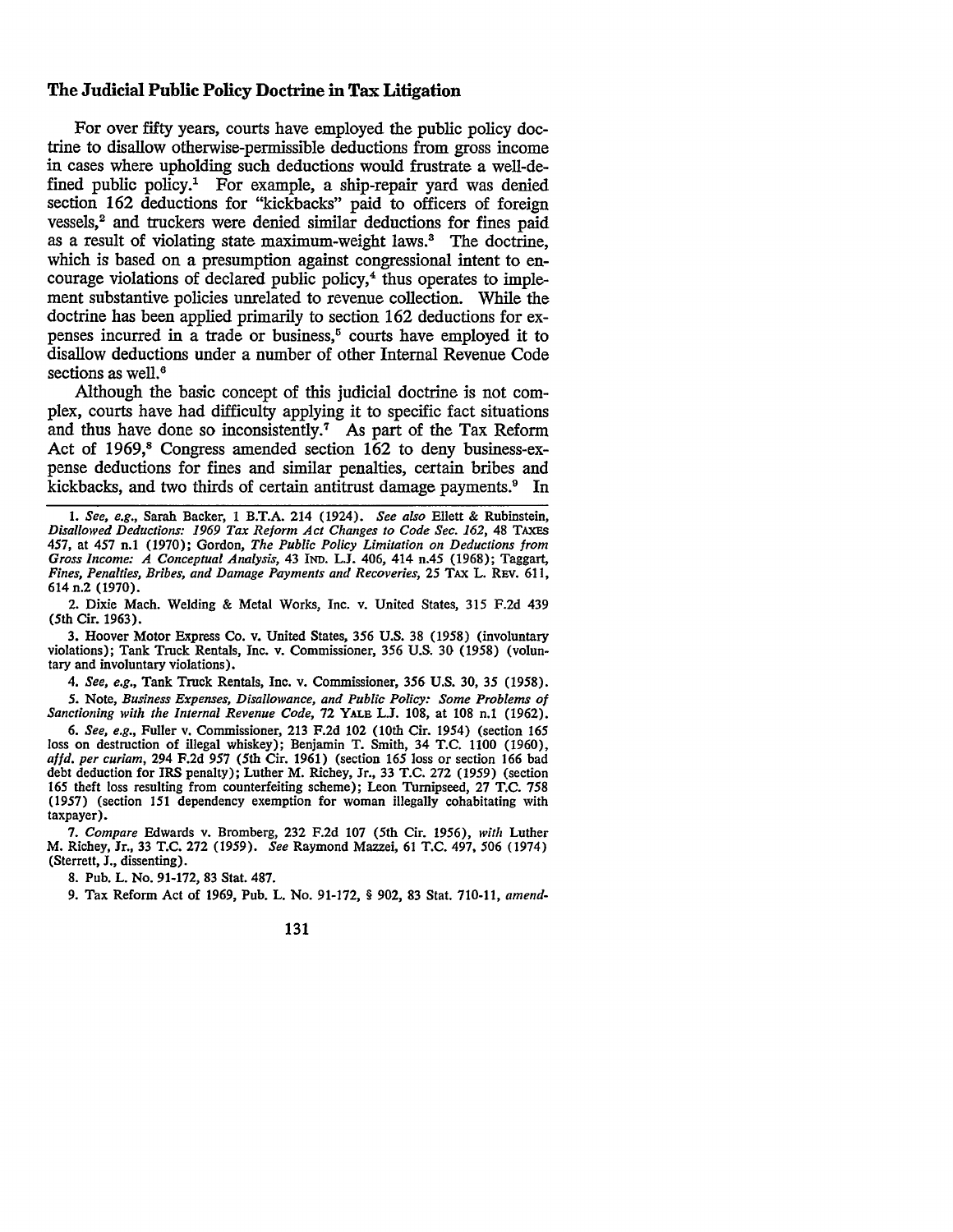1971, Congress further amended section 162 to deny deductions for "other illegal payments."10 While these amendments partially codify the judicial public policy doctrine, $11$  it is not clear whether they preempt application of the judicial doctrine to other types of deductions under section 162 or to deductions under other sections of the Code.

The preemption question was raised most recently in Revenue Ruling 74-323.<sup>12</sup> This ruling allowed an employment agency to deduct advertising payments as a business expense even though the advertisements allegedly violated title VII of the Civil Rights Act of 196413 by indicating a sex preference that was not a bona fide occupational qualification. In the ruling, the IRS interpreted the amendments to section 162 as preempting judicial application of the public policy doctrine, at least with regard to deductions under that section. The only provision of section 162 that might have disallowed the deduction at issue was section 162(c)(2), which disallows deductions for "illegal payments" that could subject the taxpayer to "a criminal penalty or the loss of license or privilege to engage in a trade or business." However, since title VII provided no such sanction for the violation, $14$  this codified public policy provision was not apposite. Therefore, according to the Service, the deduction could not be denied.

This Note evaluates the merits of Revenue Ruling 74-323. First, it asserts that, while not arbitrary, the Service's resolution of the preemption issue was not mandated by the language of amended section 162 or by the relevant legislative history. Second, it maintains that it is both appropriate and procedurally feasible to apply the judicial public policy doctrine to violations of federal civil rights laws that impose no fine, imprisonment, loss of license, or other criminal penalty. The denial of a deduction in this situation would extend the public policy doctrine beyond both section 162(c)(2) and the judicial doctrine as it has been developed to date. This Note concludes that on the basis of precedent and policy the doctrine should be so extended.

Even before Revenue Ruling 74-323, the Service indicated its belief that the 1969 and 1971 amendments to section 162 preempted the public policy doctrine. A recently finalized regulation for sec-

- 13. 42 U.S.C. § 2000e-3(b) (Supp. III, 1973).
- 14. *See* 42 U.S.C. § 2000e-5(g) (1970); text at notes 47-49 *infra.*

*ing* INT. &Ev. CODE OF 1954, § 162. The disallowance of the deduction for antitrust damage payments was a reaction to the allowance of such deductions by Rev. Rul. 64-224, 1964-2 CUM. BULL. 52. *See* Ellett & Rubinstein, *supra* note 1, at 461; Taggart, *supra* note 1, at 616-18.

<sup>10.</sup> Revenue Act of 1971, Pub. L. No. 92-178, 85 Stat. 497, *amending* INT. REV. CODE OF 1954, § 162(c)(2).

<sup>11.</sup> *See* text at notes 23, 26 *infra.* 

<sup>12. 1974-2</sup> CuM. BULL. 40.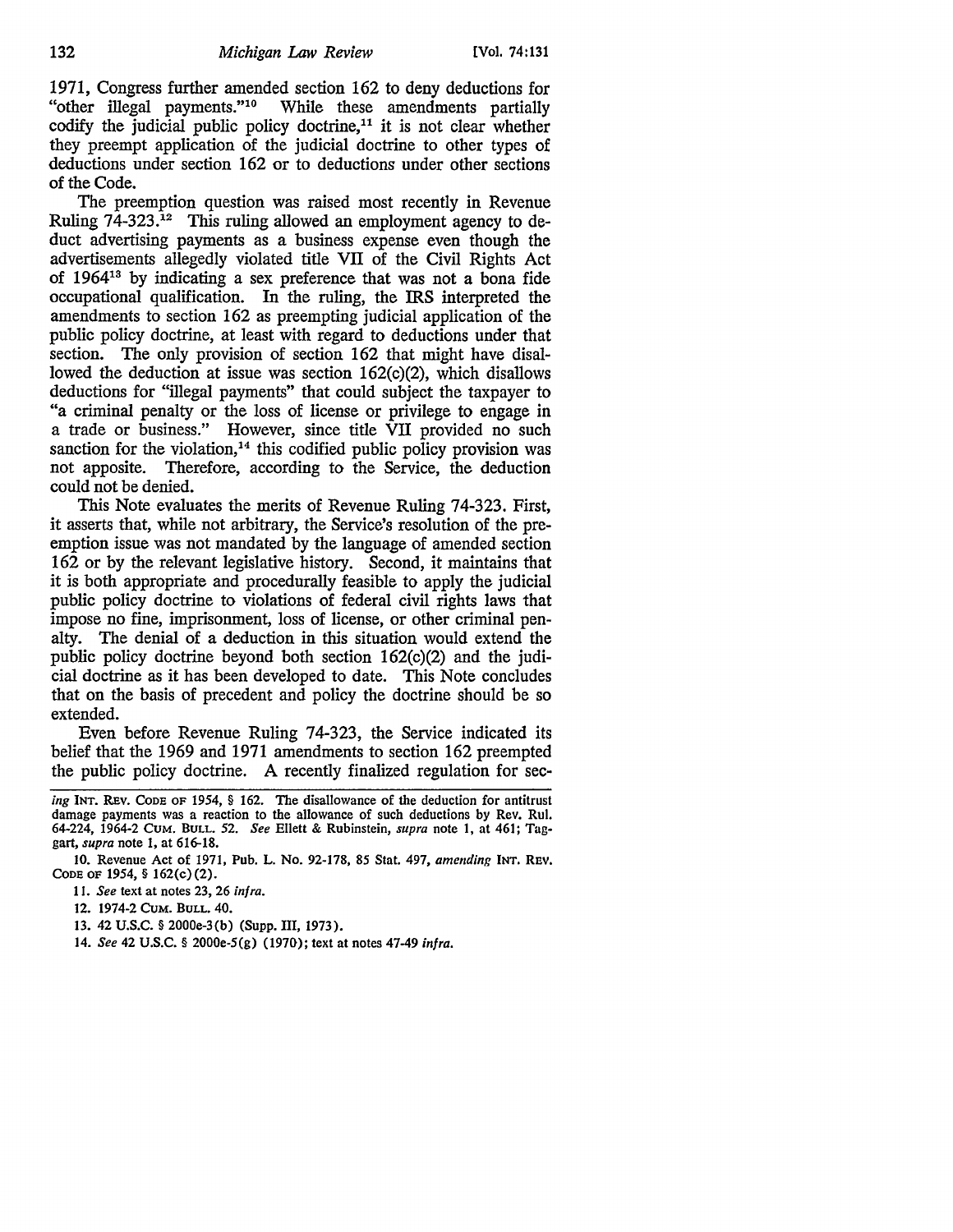tion 162 states: "A deduction for an expense paid or incurred after December 30, 1969, which would otherwise be allowable under section 162 shall not be denied on the grounds that allowance of such deduction would frustrate a sharply defined public policy."15 This interpretation is not necessitated by the language of the statute, however, since the statute nowhere states that the public policy doctrine codified therein was meant to be exclusive. Of course, the IRS might have so interpreted section 162 by applying the maxim of statutory construction *expressio unius est exclusio alterius.* According to this maxim, the fact that Congress delineated specific situations in which deductions will be disallowed implies that it intended to exclude all other situations from the application of the judicial public policy doctrine. The maxim is an aid to construction, however, not a rule of law.<sup>16</sup> Moreover, courts have ignored the maxim where an expansive construction would achieve beneficial results or would accord with established custom, usage, or practice.<sup>17</sup> Thus, in light of the long history of judicial application of the public policy doctrine, it would seem that its abrogation should not be inferred in the absence of a clear expression of legislative intent.

The IRS in fact based its conclusion in Revenue Ruling 74-323 on the legislative history of the Tax Reform Act of 1969.18 However, an examination of the published legislative history allows no such facile conclusion. The amendments to section 162 were only one part of a tax reform act of immense proportions.19 Although the issue of the appropriate treatment for antitrust damage payments had been under consideration for some time and therefore received attention in the hearings and debates,<sup>20</sup> the other changes in section 162 received little consideration, at least in the published legislative history.<sup>21</sup> Except for a very similar statement in the Sen-

17. *See* 2 J. SUTHERLAND, STATUTES AND STATUTORY CONSTRUCTION § 4917, at 421 (F. Horack ed. 1943).

18. Rev. Rul. 74-323, 1974-2 CUM. BULL. 40, at 40.

19. *See, e.g.,* 115 CONG. REc. 40690 (1969) (remarks of Senator Moss). The main purposes of the Act were to reduce the scope of tax preferences and to give some measure of relief to low-income taxpayers. *See, e.g., id.* at 35485 (remarks of Senator Long), 40865 (remarks of Representative Mills).

20. *See Hearings on H.R. 13270 Before the Senate Comm. on Finance,* 91st Cong., 1st Sess., 743-44, 5224-25, 5241, 5278-87 (1969) [hereinafter *Senate Hearings];* 115 CONG. REC. 35905, 38301-04 (1969).

21. The initial bill, H.R. 13270, 91st Cong., 1st Sess. (1969), did not include a provision on the public policy doctrine. The changes to section 162 therefore were not considered during the hearings held by the House Ways and Means Committee. The hearings of the Senate Finance Committee, which considered essentially the House version of the bill, contain references only to the treatment of antitrust damages. *See Senate Hearings, supra* note 20, at 743-44, 5224-25, 5241, 5278-87. After completing its hearings, the Senate Finance Committee incorporated into the major bill a second bill (containing essentially the present provisions) that had been intro-

<sup>15.</sup> Treas. Reg.§ 1.162-l(a) (1975).

<sup>16.</sup> Neuberger v. Commissioner, 311 U.S. 83, 88 (1940).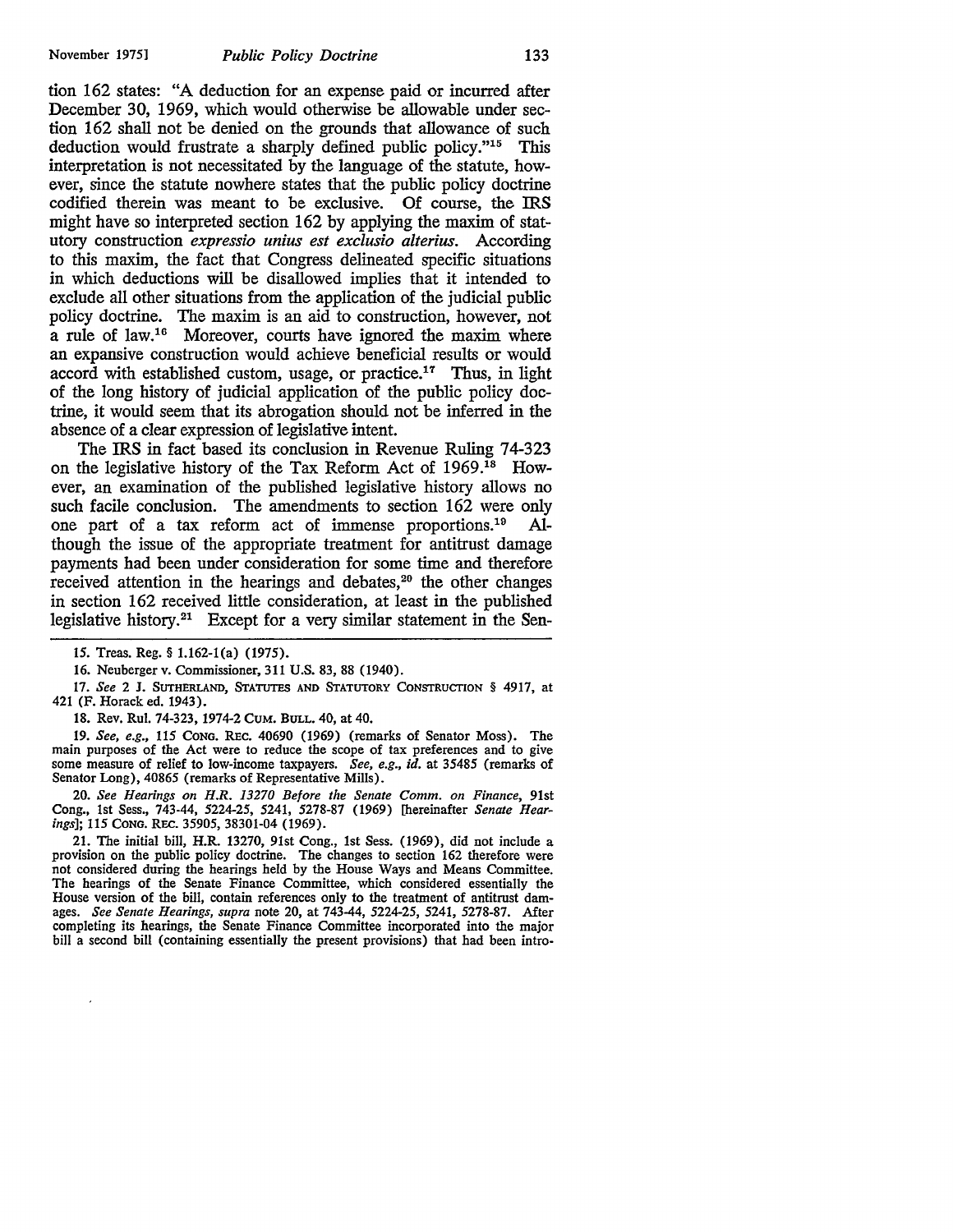ate report, $22$  the only direct reference to the intended effect of the amendments to section 162 is contained in a summary of the bill prepared by the Senate Finance Committee: "The codification of the rule denying deductions for payments in these situations (specified by sections 162(c), (f), and (g)) which are deemed to violate public policy is designed to be all-inclusive. Thus, public policy generally will not be deemed to be sufficiently clearly defined in other circumstances to justify disallowance of deductions."23 While the phrase "all-inclusive" in the first sentence can be interpreted as a manifestation of congressional intent to abrogate the judicial doctrine in all other situations, the use of the word "generally'' in the second sentence implies the opposite. If Congress had intended to foreclose application of the judicial doctrine completely, it could have asserted that it was deeming that public policy is not "sufficiently clearly defined" in any other circumstances. The second sentence thus suggests that courts can deny deductions on public policy grounds in other areas where public policy is "sufficiently clearly defined." Given this apparent contradiction and the dearth of other evidence of legislative intent, the conclusion of the Service does not seem mandated. 24

The Service could conceivably have buttressed its position by referring to the legislative history accompanying the 1971 amendments to section 162(c), which were enacted because Congress felt that the 1969 provisions might "unduly restrict the denial of deductions" in some cases.<sup>25</sup> The Senate report states: "The committee con-

22. S. REP. No. *91-552, supra* note 21, at 274.

23. Summary of H.R. 13270 As Reported by the Comm. on Finance, in Senate *Heari11gs, supra* note 20, at 6629, 6743.

25. S. REP. No. 92-437, 92d Cong., 1st Sess. 72-73 (1971).

duced on the floor and sent to the committee. *See* S. 2631, 91st Cong., 1st Sess. (1969). The Senate committee report on the changes to section 162 addressed itself mainly to the antitrust damage payment provision, *see* S. REP. No. *91-552,* 91st Cong., 1st Sess. 273-75 (1969), and Senate floor debate on the changes related only to the antitrust provision. *See 115* CONG. REc. *35905,* 38301-04 (1969). The bill presented to the Senate for debate covered *585* pages and was accompanied by a 352 page report. *See 115* CoNG. REc. 37634 (1969). The Senate added 376 substantive amendments to the House bill in the committee and on the floor, 308 of whichincluding the changes to section 162-were embodied in the conference report. *See 115* CONG. REC. 40698 (1969). This conference version of the bill was passed with haste by both houses. Three hours after the House received the conference report it began a two-hour debate, with no amendments allowed from the floor. Several members of the House protested; typical are the remarks of Representative Pickle: "I repeat—this is crash legislation and we were faced with the alternative of accepting or rejecting major legislation almost completely on blind faith and newspaper ac- counts." *115* CONG. REc. 40896 (1969).

<sup>24.</sup> One is reminded of the remark of Justice Frankfurter: "Spurious use of legislative history must not swallow the legislation so as to give point to the quip that only when legislative history is doubtful do you go to the statute." Frankfurter, *Some Reflections on the Reading of Statutes, 47 COLUM. L. REV. 527, 543 (1947).*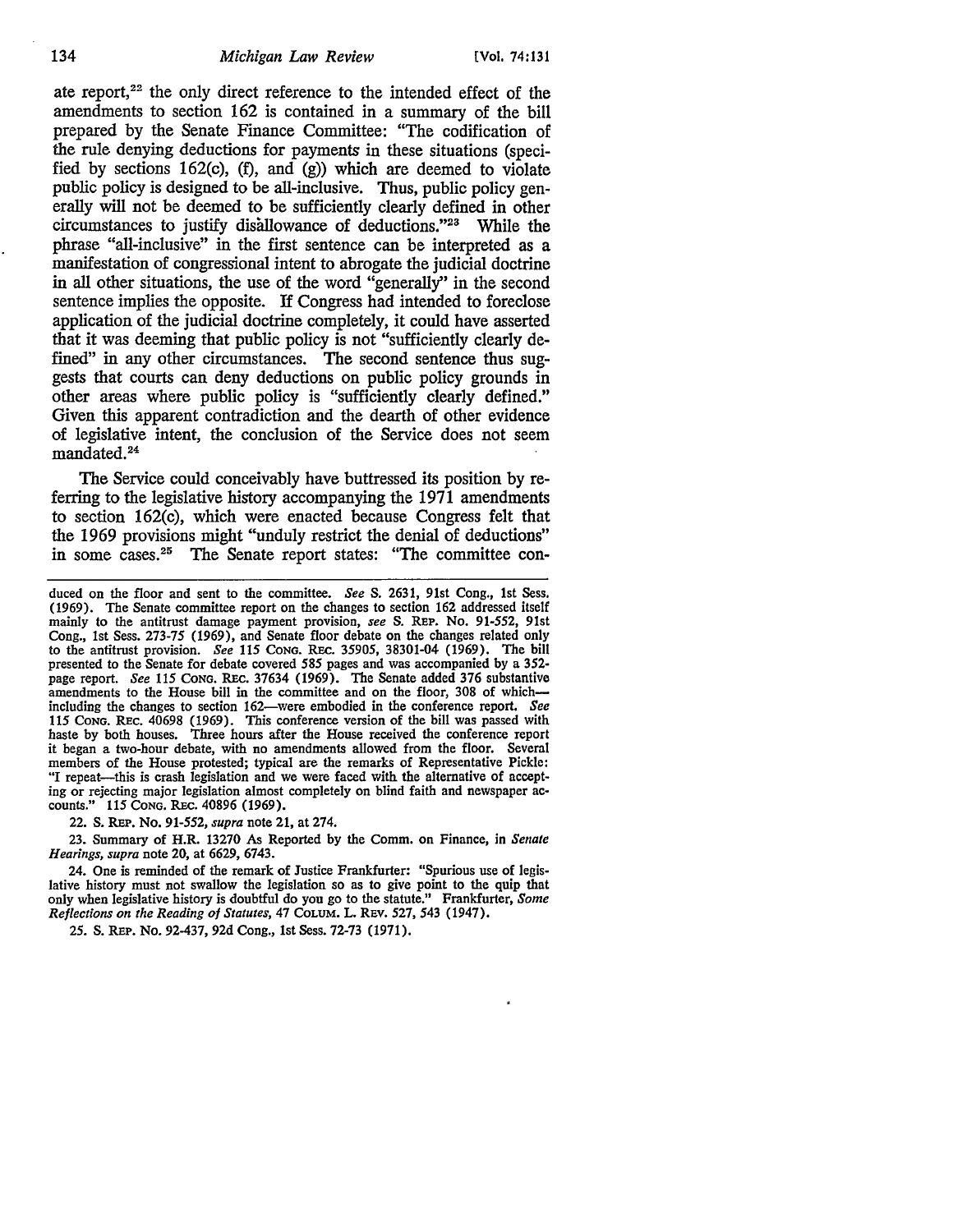tinues to believe that the determination of when a deduction should be denied should remain under the control of Congress. However, the committee has concluded that the area in which deductions are denied should be expanded somewhat beyond the limits set in 1969."26 Arguably, the language of this committee report and the subsequent enactment of the 1971 amendments are evidence of a congressional belief that the 1969 amendments preempted application of the judicial doctrine. Alternatively, however, the language can be read merely as a congressional attempt to ensure that courts would not allow deductions in the specific situations, delineated in section 162; in which Congress wanted all deductions disallowed. **On** this reading, courts would remain free to expand the public policy doctrine. Moreover, the importance of the language is unclear since it is in effect an interpretation by one congress of legislation enacted by a previous congress: To allow a later congress to interpret definitively the work of a former congress is tantamount to according a function of the judiciary to the legislature or a legislative committee.<sup>27</sup>

Three members of the Tax Court recently concluded that the legislative history of the 1969 and 1971 amendments does not evidence congressional intent to preempt the judicial public policy doctrine. The taxpayer in *Raymond Mazzei28* claimed a section 162 deduction for \$20,000 that he lost as the victim of an alleged plan or conspiracy to produce counterfeit currency. The court disallowed the deduction on public policy grounds. The 1969 amendments were inapplicable since the taxpayer claimed a section 165 deduction rather than a section 162 deduction and since the loss occurred in taxable year 1965.<sup>29</sup> Eight of the judges, however, offered interpretations of the amendments. In a concurring opinion, three of the judges stated:

[I]n enacting the amendments to section 162, dealing with the deduction of various items involving such considerations, Congress left the door open by recognizing that "public policy, in other circumstances, *generally* is not sufficiently clearly defined to justify the disallowance of deductions." See S. Rept. No. 91-552, 91st Cong., 1st Sess., p. 274 (1969) (emphasis added). The reference to legislative retention of control over deductions in the Senate committee report accompanying the Revenue Act of 1971 was limited to situations in-

<sup>26.</sup> *Id.* 

<sup>27.</sup> Cf. Marbury v. Madison, 5 U.S. (1 Cranch) 137 (1803).

<sup>28. 61</sup> T.C. 497 (1974).

<sup>29.</sup> Although some of the 1969 and 1971 amendments apply retroactively, the amendments disallowing deductions for "other illegal payments" were not given such effect. *See* Tax Reform Act of 1969, Pub. L. No. 91-172, § 902(c), 83 Stat. 711, *amending* INT. REV. CoDE OF 1954, § 162; Revenue Act of 1971, Pub. L. No. 92- 178, § 310(b), 85 Stat. 525, *amending* INT. REv. CoDE OF 1954, § 162.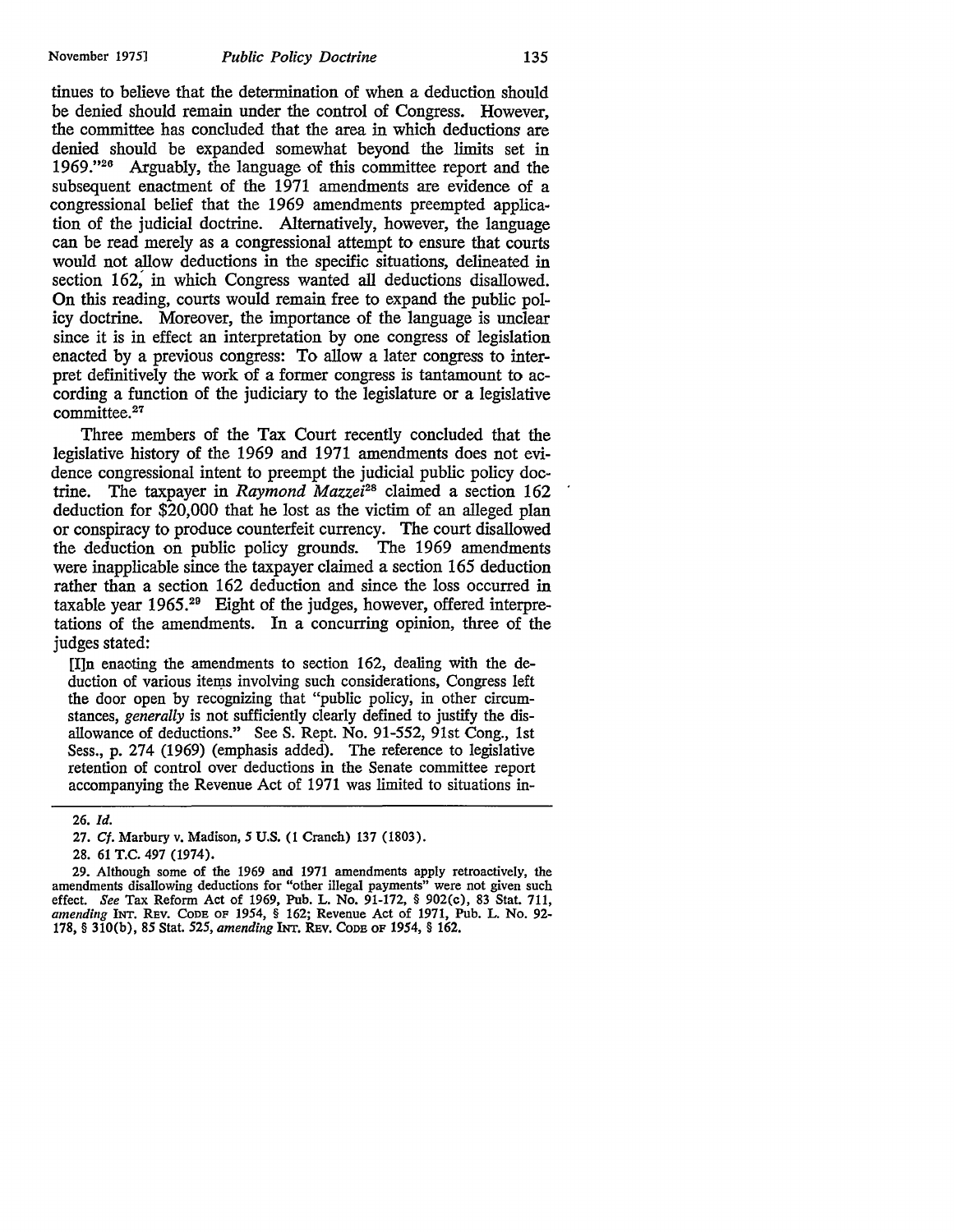volving bribes and kickbacks. See S. Rept. No. 92-437, 92d Cong., 1st Sess., p. 72 (1971).30

In a dissenting opinion, five of the judges read the 1969 and 1971 amendments as merely calling for "judicial restraint" in applying the doctrine outside of section 162.31

Thus, it is fair to state that neither statutory interpretation nor legislative history *compels* the conclusion that the partial codification of the public policy doctrine in section 162 preempted the judicial doctrine under that section. Four interpretations of the intended effect of the amendments can be postulated. An analysis of these interpretations supports the proposition that the amendments did not abrogate the judicial doctrine under section 162.

The first interpretation of the amendments is that Congress intended the public policy doctrine to exist only to the extent that it has been codified. Thus, because the doctrine is presently codified exclusively in section 162, the doctrine may no longer be applied to deductions claimed under any other Code provision. This interpretation could be derived from a literal reading of the language of the 1971 Senate report, which states "that the determination of when a deduction should be denied should remain under the control of Congress."<sup>32</sup> It is clear, however, that neither the Service nor the courts has so construed the amendments: A recently issued regulation under section 212 would incorporate into that section the public policy doctrine codified in section  $162$ ,<sup>33</sup> and since the 1969 amendments were enacted, several courts have applied the judicial public policy doctrine to deductions claimed under sections other than 162.34 Furthermore, while this first interpretation has the advantage of easy application, it would create an anomaly between section 162 and other Code sections. Under section 162(c)(2), a factory owner who bribed a building inspector in violation of a "generally enforced" local or state law could not deduct the bribe as an "ordinary and necessary'' business expense. Following this first interpretation, however, a landlord could deduct a similar bribe under section 212 as an "ordinary and necessary" expense incurred in the

30. 61 T.C. at 504 (Tannenwald, **J.,** joined by Dawson and Raum, **JJ.,** concurring).

32. S. REP. No. 92-437, *supra* note *25,* at 72.

33. Treas. Reg. 1.212-l(p) (1975). In addition, the Department of the Treasury has incorporated the public policy doctrine into section 213 medical expense deductions by disallowing deductions for amounts expended for illegal operations or treatments, Treas. Reg. 1.213-l(e)(l)(ii) (1957), and for medicine and drugs not legally procured. Treas. Reg. 1.213-l(e)(2) (1957).

34. *See* McGlotten v. Connally, 338 F. Supp. 448, 460 (D.D.C. 1972) (alternative holding); Green v. Connally, 330 F. Supp. 1150 (D.D.C.), *affd. mem. sub nom.* Coit v. Green, 404 U.S. 997 (1971); Raymond Mazzei, 61 T.C. 497 (1974).

<sup>31. 61</sup> T.C. at 506 (Sterrett, **J.,** joined by Forrester, Featherston, Hall, and Wiles, JJ., dissenting).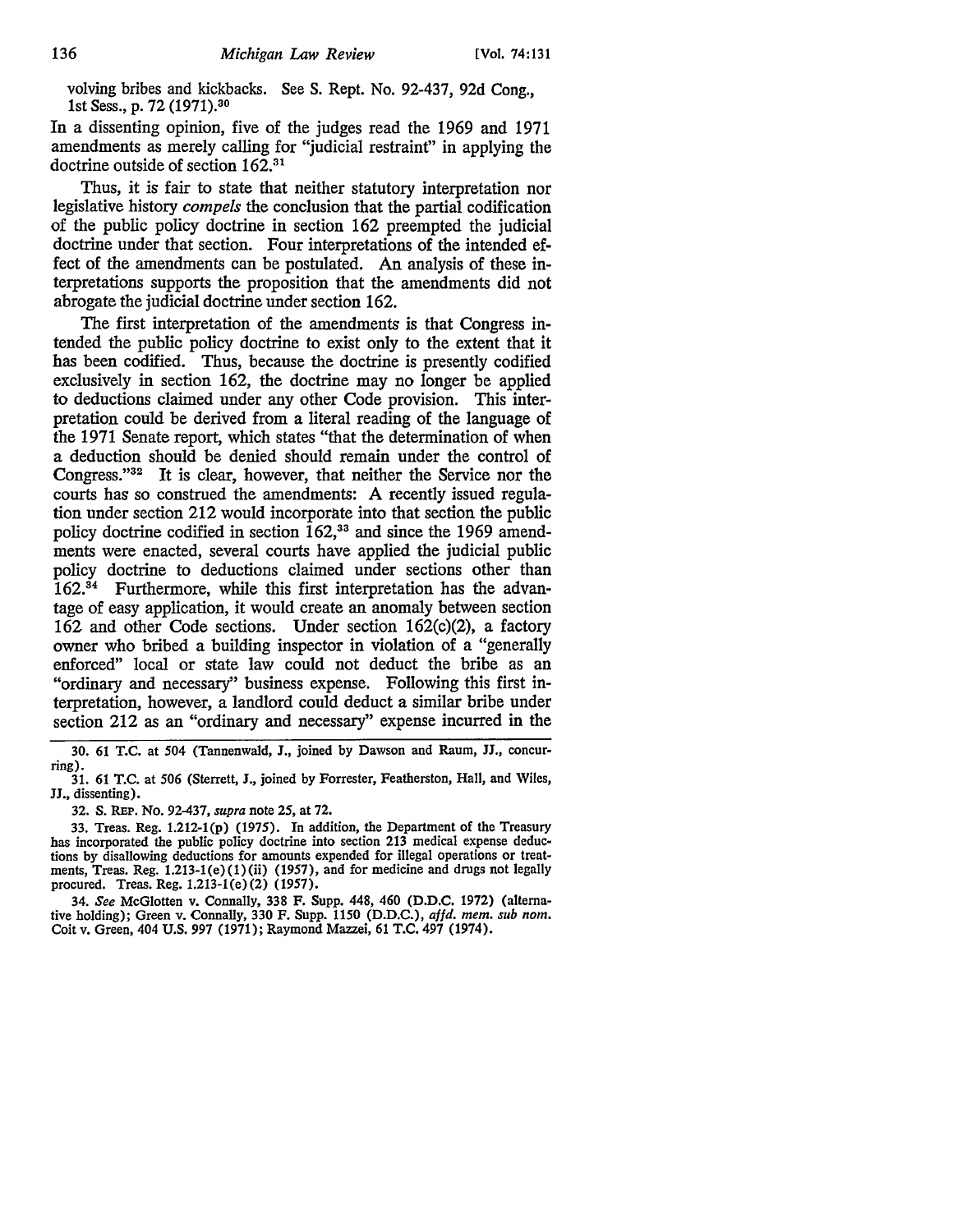production of income. Given the general parallelism of the two Code sections, it is doubtful that Congress intended this result.

The second interpretation is that the amendments had no effect on the application of the judicial doctrine to Code sections other than 162. Thus, business-expense deductions could only be disallowed in those situations specified by Congress, while other deductions could be disallowed by the courts in cases where they deem application of the doctrine appropriate. This interpretation, however, might also create anomalous results. For example, an employment agency that advertised in violation of title VII would be allowed a section 162 deduction for the costs of so advertising. However, a landlord who similarly advertised might be denied a section 212 deduction on the basis of the judicial public policy doctrine.

The third interpretation is that the judicial doctrine has been preempted, but the public policy doctrine as codified in section 162 should be applied to other Code sections. Thus, the courts could deny deductions only for those types of expenditures specified by Congress in section 162. This approach, which apparently has been adopted by the IRS with respect to section 212, has the advantage of eliminating the inter-section disparities the other alternatives may produce. However, there are two problems with this interpretation. First, although sections 162 and 212 are similar enough that the literal language of section 162 could be applied to section 212, that language could not be applied without alteration to other Code sections allowing deductions. For example, section 162 disallows a deduction for "illegal payments." A bad debt incurred as a result of lending money for an illegal purpose is not, literally, an illegal payment. Yet, such a bad debt seems to come within the spirit of the public policy doctrine as codified in section 162. To apply the codified doctrine outside section 162, the Service and the courts would be forced to extract from section 162 certain "principles" to be carried over into other sections and would be exercising discretion in doing so. Thus, the whole purpose of abrogating the judicial doctrine might be defeated. Second, even if the 1969 and 1971 amendments are interpreted merely to provide guidance for courts implementing the doctrine under other Code sections and are not viewed as literally binding outside section 162 (the interpretation adopted by the dissent in *Mazzei*),<sup>35</sup> there is little logical support for this position. Had Congress wanted to amend other sections in addition to 162, it presumably would have done so. Indeed, the fact that Congress amended only section 162 suggests that Congress did not undertake to enact a comprehensive public policy doctrine that would preempt the judicial doctrine.

<sup>35. 61</sup> T.C. at 506.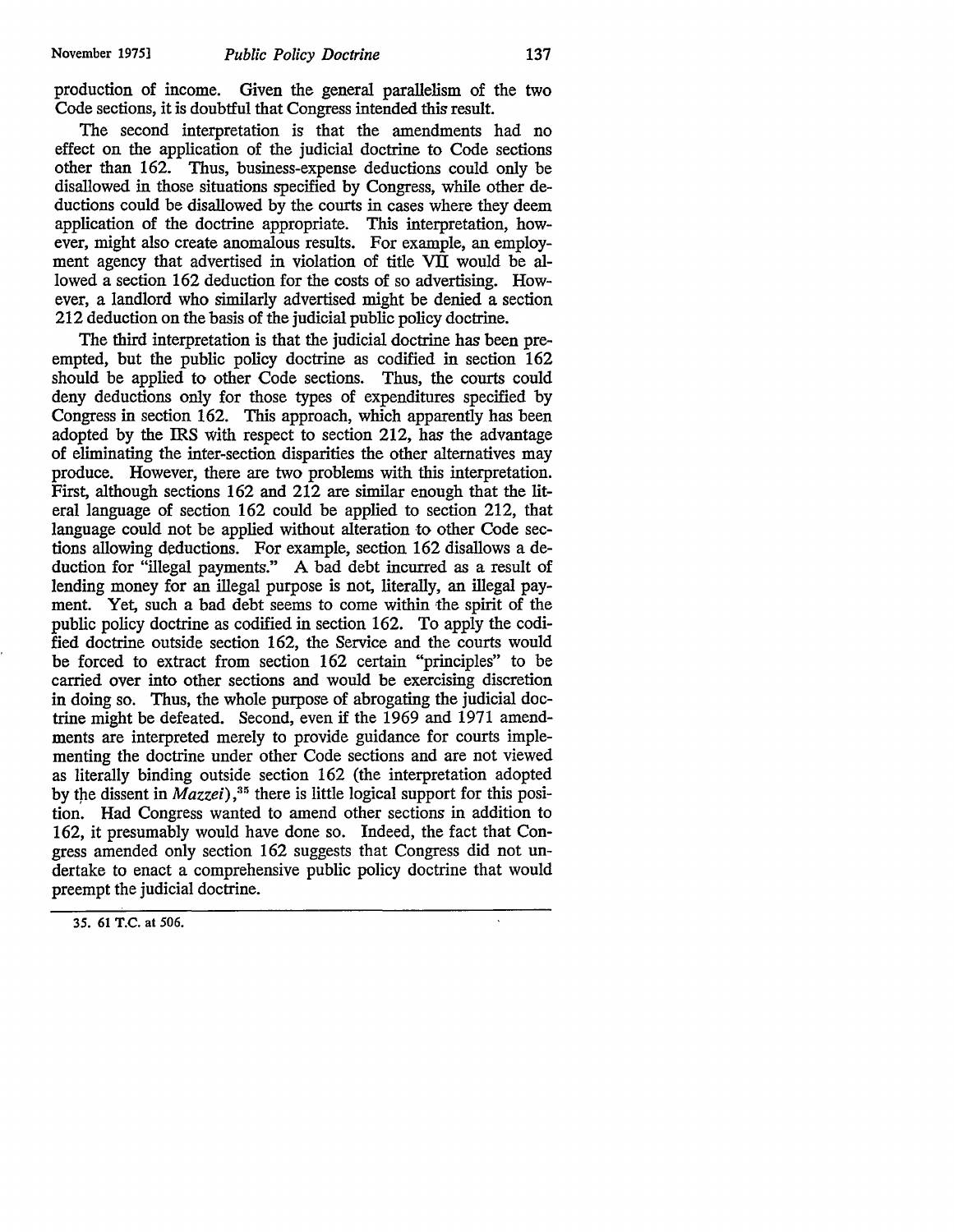The final interpretation of the amendments to section 162 is that courts remain free to apply the doctrine to deductions under all sections of the Code, including section 162. Under this interpretation, courts may disallow deductions in all cases in which they determine that application of the doctrine is appropriate and *must* disallow deductions in those situations set forth by Congress in section 162. Like the third interpretation, this interpretation would avoid the problem of treating inconsistently deductions arising under similar Code sections. Above all, this interpretation allows courts to implement public policy as it becomes more clearly defined. To be sure, inconsistencies may arise when courts disagree about whether public policy is sufficiently clear to warrant invocation of the doctrine. But there is little reason why Supreme Court decisions outlining the proper method for implementing the doctrine cannot minimize the disruptive impact of such inconsistencies. In light of the long history of application of the public policy doctrine by the judiciary and the apparent lack of consideration by Congress regarding the effect of the amendments, the fourth alternative interpretation—that the courts may still apply the judicial doctrine to deductions under all sections of the Code-seems most reasonable.

Having concluded that a court may apply the judicial public policy doctrine to section 162 deductions, this Note will next examine the considerations that should underlie a decision to do so in cases where anti-discrimination legislation has been violated. While Revenue Ruling 74-323 involved allegations of sex discrimination only, the same considerations apply to other forms of illegal discrimination as well.

The first consideration is whether public policy is sufficiently well-defined in this context that judges would be implementing accepted public standards rather than private conceptions of morality. The difficulty in making this determination in many areas has been the basis of criticisms of the doctrine.<sup>36</sup> Federal policy in the area of discrimination, however, is well-established and universally recognized.<sup>37</sup> In addition, since anti-discrimination is a federal policy, application of the doctrine would not lead to a nonuniform tax assessment for similarly situated individuals residing in different states, as might an application of the doctrine to state policy.<sup>38</sup> Thus, any

<sup>36.</sup> *See, e.g.,* Ellett & Rubenstein, *supra* note 1, at 461.

<sup>37.</sup> *See, e.g.,* U.S. CONST. amend. XIV; Civil Rights Act of 1964, Pub. L. No. 88-352, 78 Stat. 241; Frontiero v. Richardson, 411 U.S. 677 (1973) (plurality opinion); Dunn v. Blumstein, 405 U.S. 330 (1972); Strauder v. West Virginia, 100 U.S. 303 (1880).

<sup>38.</sup> *See generally* Ellett & Rubinstein, *supra* note 1, at 458; Gordon, *supra* note I, at 412-14; Note, *supra* note 5, at 141-44. This problem of federalism is particularly acute when disallowance of a federal income tax deduction for expenses violating a state law results in an economic loss to the taxpayer that is completely out of proportion to any sanction imposed by the state whose law has been violated. For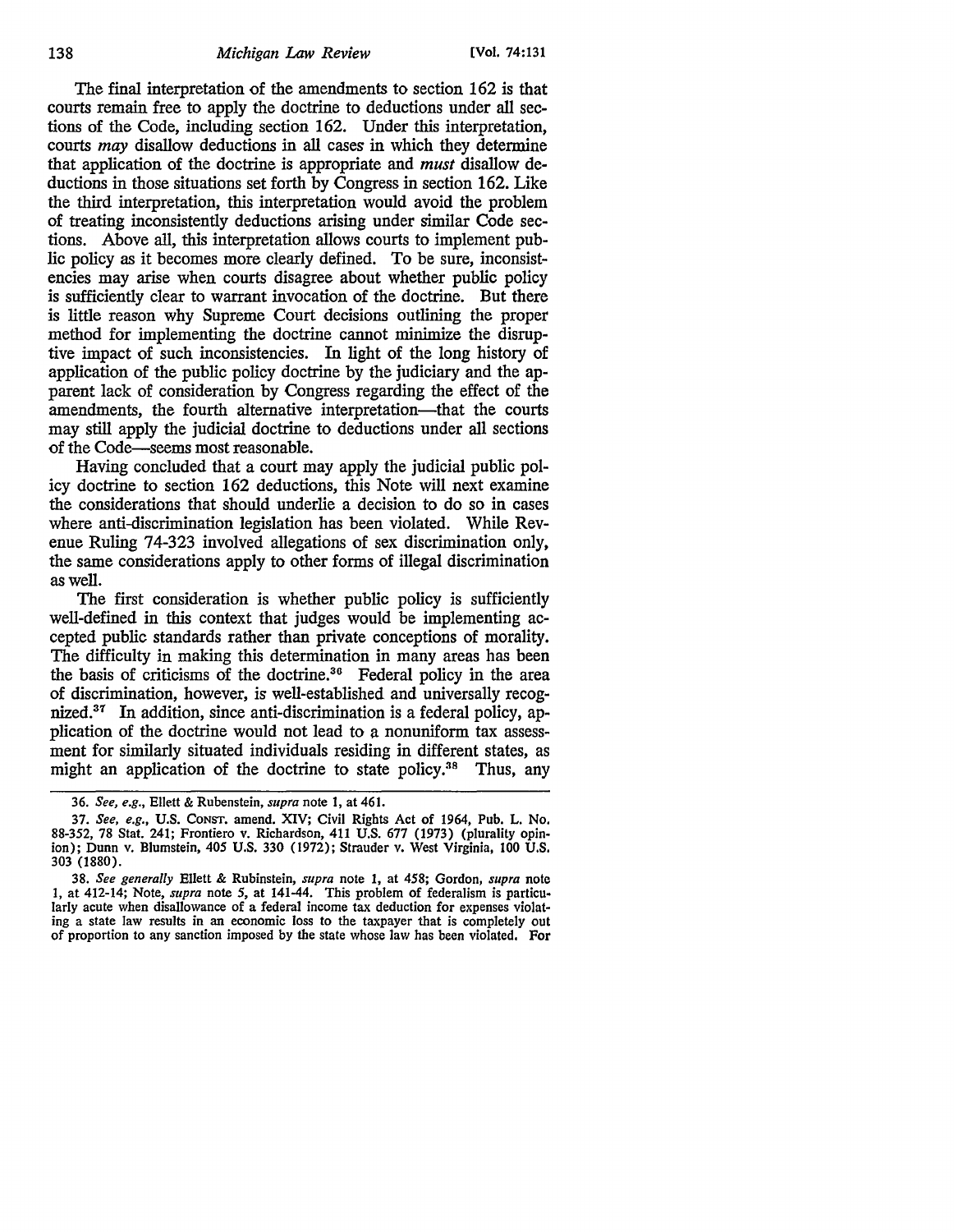criticism must be directed at practical problems (discussed below)<sup>89</sup> in determining when the policy has been violated.

The second consideration is whether the tax laws should be employed to further public policies unrelated to revenue collection when other means of achieving the desired ends are viable.<sup>40</sup> While the construction of a neutral tax system has been viewed as one goal of the tax laws, this goal has remained secondary: Congress, the IRS, and the courts have often used tax laws to implement various substantive policies.<sup>41</sup> Those who argue for neutrality in this context assert that the federal tax scheme imposes a tax on net income, not gross income.42 Deductions are not matters of legislative grace, but rather are necessary considerations in determining net income.<sup>43</sup> Thus, they argue, taxpayers should be able to deduct all expenditures regardless of the policy considerations implicated. Yet, the tax laws are only a small portion of all state and federal laws. Tax laws purporting to operate neutrally may actually conflict with nontax laws. Indeed, as originally formulated the purpose of the public policy doctrine was not to implement substantive, nonrevenue policies, but to alter the tax system so as to avoid frustrating the operation of other laws. 44 In the area of advertising expenditures in violation of title VII, for example, it is not clear whether the principle of neutrality is furthered by allowing deductions for such expenditures and thereby sanctioning violations of title VII, or by disallowing deductions and thereby encouraging compliance with the law. Indeed, a neutrality argument could be used to justify an expanded public policy doctrine that tempers the tax laws to avoid conflict with other laws.

Section 162 allows deductions for "ordinary and necessary" business expenses. It is difficult to contend, however, that an expendi-

example, in Boyle, Flagg & Seaman, Inc., *25* T.C. 43 (1955), an insurance agent paid \$75,000 in referral commissions in violation of Illinois law. The state insurance commission merely issued a reprimand and conditioned the agent's license on future compliance with the law since the law in general was not adequately enforced. The tax court denied the taxpayer a federal income tax deduction for the \$75,000.

39. *See* text at notes 60-62 *infra.* 

40. *See generally* Gordon, *supra* note 1, at 411.

41. *See* McGiotten v. Connally, 338 F. Supp. 448 (D.D.C. 1972); Green v. Connally, 330 F. Supp. 1150 (D.D.C.), *affd. mem. sub nom.* Coit v. Green, 404 U.S. 997 (1971).

42. *See, e.g.,* Note, *supra* note *5,* at 114.

43. The legislative grace theory has been subject to much criticism. *See, e.g.,*  Griswold, *An Argument Against the Doctrine That Deductions Should Be Narrowly Construed as a Matter of Legislative Grace, 56* HARV. L. REV. 1142 (1943); Note, *supra* note *5,* at 114. The Supreme Court's reasoning in Commissioner v. Tellier, 383 U.S. 687 (1966), also seems to discount the theory: "We start with the proposi-tion that the federal income tax is a tax on net income ..•• " 383 U.S. at 691.

44. *See* Commissioner v. Tellier, 383 U.S. 687, 694 (1966); Tank Truck Rentals, Inc. v. Commissioner, 356 U.S. 30, 35 (1958).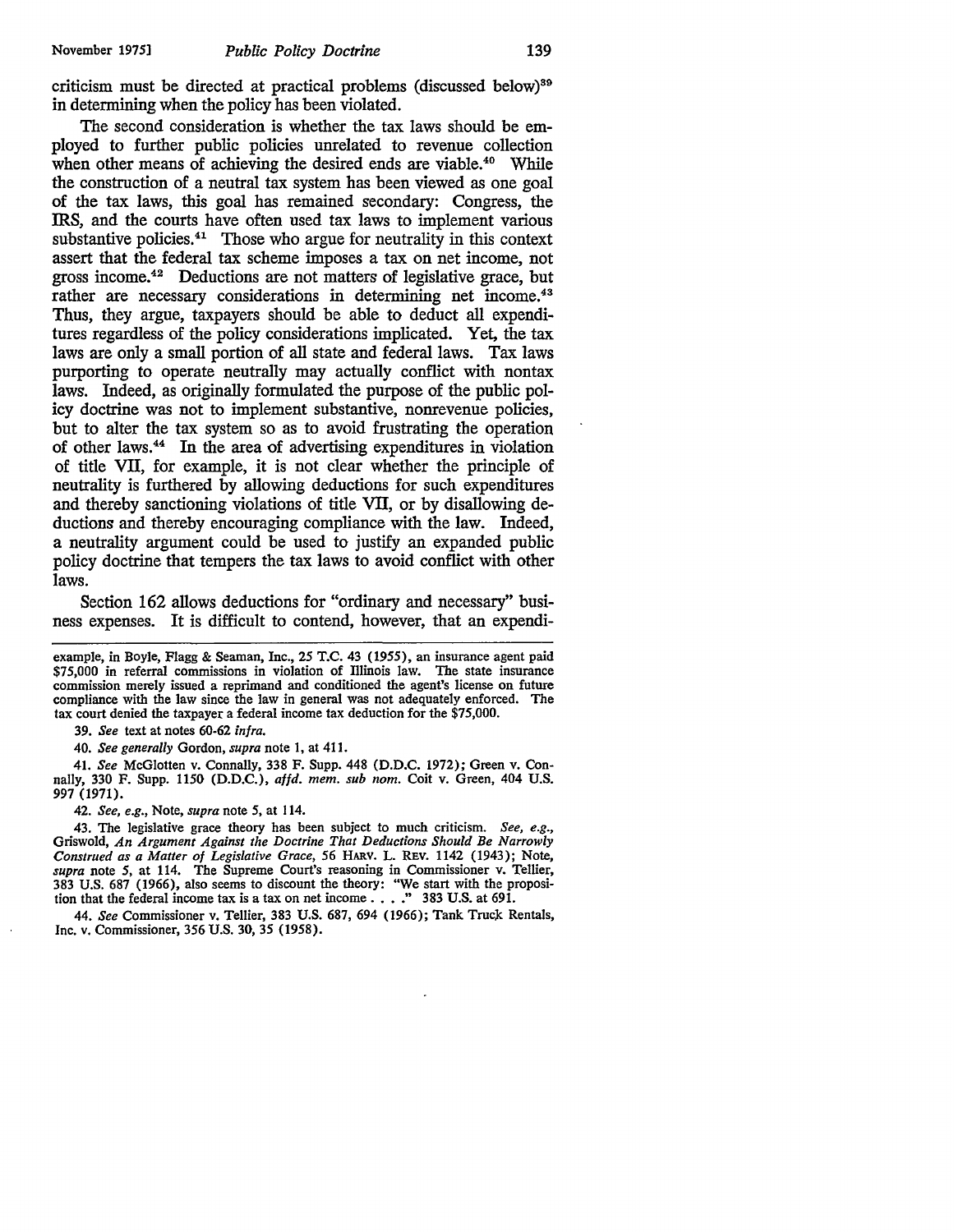ture, the payment of which violates federal law, is either ordinary or necessary to the operation of a business. The inconsistency of the laws in such a case is clear: The Civil Rights Act denominates an activity illegal while the tax law views the costs of that activity as ordinary and necessary to the operation of a business. The conclusion that this inconsistency was intended by Congress should not be assumed absent the clearest evidence. In short, allowing taxpayers to deduct all expenditures in computing net income in no sense purifies or neutralizes the tax laws. Such an approach may offer conceptual simplicity, yet it is fraught with policy overtones.

The third consideration underlying the application of the public policy doctrine to expenditures resulting from illegal, discriminatory acts is that the disallowance of deductions for such expenditures imposes an economic sanction that often has no relation to the severity of the offense. Thus, the impact of the disallowance of a deduction depends upon the amount of the expenditures and the tax bracket of the taxpayer rather than on the amount of harm caused and the · taxpayer's *mens rea.* In this context, there may be a reasonable correlation between the sanctions and the harm since the amount expended on advertising is roughly related to the number of people the advertising reaches.45 Yet even when no correlation exists, this criticism of applying the doctrine has little force. The aim of the doctrine is not to penalize illegal expenditures, but rather to coordinate the tax laws to avoid sanctioning violations of substantive policy laws. The disallowance of a deduction is thus a recognition by the tax law of the illegitimacy of a certain expenditure. While the tax laws generally tax net income rather than gross income, 46 adherence to this general policy is not a shibboleth of validity for a particular tax provision. The disallowance of business expenditures not ordinary and necessary, for example, is a clear and intentional deviation from that general policy. In short, there are no conceptual obstacles to disallowing deductions and deviating slightly from the policy of taxing net rather than gross income.

The final consideration is whether existing remedies for a particular act of unlawful discrimination render unnecessary an expansion of the public policy doctrine. While no blanket response to this issue is possible, the remedies that Revenue Ruling 74-323 pointed to as available for the violation of the Civil Rights Act of 1964 injunctive relief against future violations and restoration of lost pay<sup>47</sup>—do not make expansion of the doctrine unnecessary. The

<sup>45.</sup> Indeed, the disallowance of a deduction may bear a more rational relation to the harm than would a set fine.

<sup>46.</sup> *See, e.g., 50* CONG. REc. 3849 (1913) (remarks of Senator Williams).

*<sup>41.</sup> See* 42 U.S.C. § 2000e-5(g) (1970). *See generally* Sape & Hart, *Title VII Reconsidered: The Equal Employment Opportunity Act of 1972,* 40 GEO. WASH. L. REV. 824 (1972).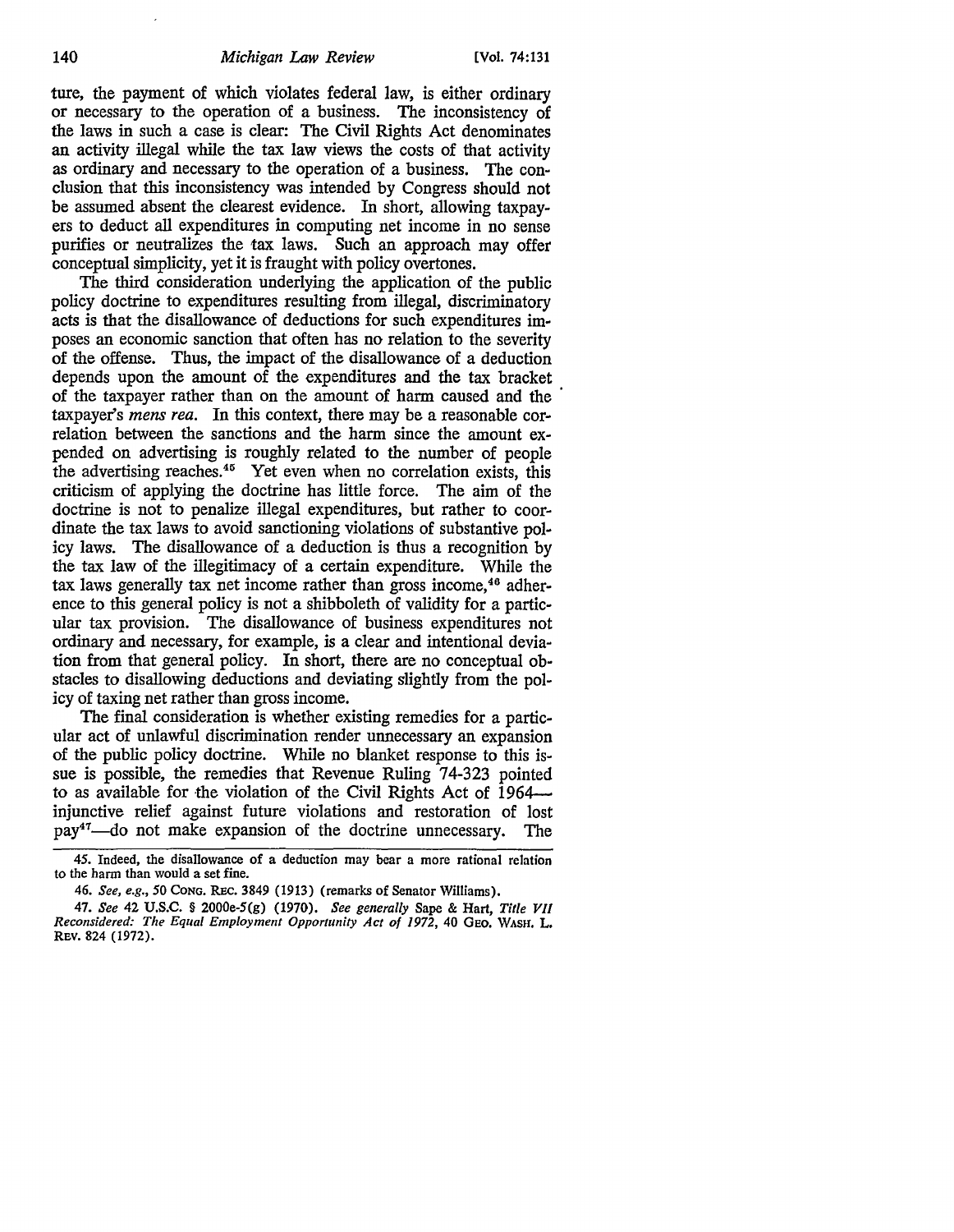injunctive relief possible is prospective in nature and therefore does little to deter. Lost pay is available only upon a showing that, but for the unlawful advertisement, the plaintiff would have sought and obtained the employment.<sup>48</sup> This second remedy often poses insurmountable problems of proof for a complaining party. Furthermore, relief is limited to back pay and is reduced by the amount of the plaintiffs earnings during the period prior to the judicial award.49 It therefore seems appropriate to apply the public policy doctrine as a further deterrent against unlawful discrimination.

Two fairly recent cases provide support for extending the judicial doctrine to section 162 deductions for expenses incurred as a result of engaging in discriminatory practices. In *Green v. Connally,50* the plaintiffs, parents of black school children attending public schools in Mississippi, sought to enjoin United States Treasury officials both from according tax-exempt status under section  $501(c)(3)$  to private schools in that state discriminating against black students and from allowing deductions under section 170(c)(2) for contributions to such schools. The three-judge district court, relying on "the general and well-established principle that the Congressional intent in providing tax deductions and exemptions is not construed to be applicable to activities that are either illegal or contrary to public policy,''51 held that such exemptions and deductions could not be countenanced. *As* the court stated, "The Code must be construed and applied in consonance with the Federal public policy against support for racial segregation of schools, public or private."52

In *McGlotten v. Connally*,<sup>53</sup> the plaintiffs, Blacks allegedly denied membership in a fraternal order because of their race, brought a class action "to enjoin the Secretary of Treasury from granting tax benefits to fraternal and nonprofit organizations which exclude nonwhites from membership." $54$  Plaintiffs challenged sections 501(c) (7) and (8) to the extent that those sections authorized the exemption from income taxation of nonprofit clubs and fraternal orders excluding nonwhites from membership, and they challenged section 170(c)(4) to the extent that it permitted deductions for individual contributions to such organizations. Although the three-judge district court focused primarily on the constitutionality of these sections,

<sup>48.</sup> *See, e.g.,* Lea v. Cone Mills Corp., 438 F.2d 86 (4th Cir. 1971).

<sup>49.</sup> *See Developments in the Law-Employment Discrimination and Title VII of the Civil Rights Act of 1964,* 84 HARV. L. REV. 1109, 1259 (1971).

<sup>50. 330</sup> F. Supp. 1150 (D.D.C.), *affd. mem. sub nom.* Coit v. Green, 404 U.S. 997 (1971). Because the IRS changed its position in the course of the suit, the Supreme Court's affirmance "lacks the precedential weight of a case involving a truly adversary controversy." Bob Jones Univ. v. Simon, 416 U.S. 725, 740 n.11 (1974). 51. 330 F. Supp. at 1161.

<sup>52. 330</sup> F. Supp. at 1163.

<sup>53. 338</sup> F. Supp. 448 (D.D.C. 1972).

<sup>54. 338</sup> F. Supp. at 450 (footnotes omitted).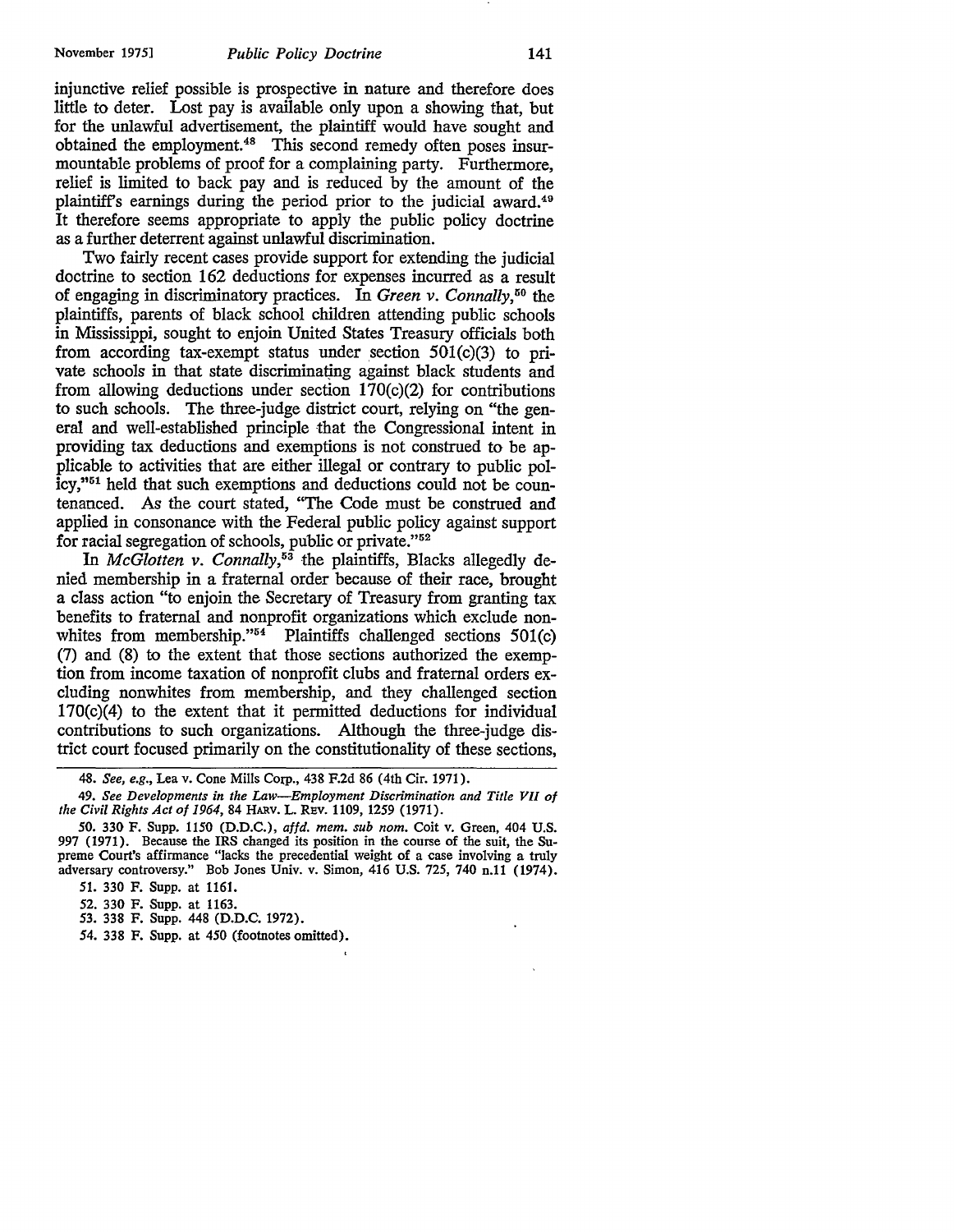it also stated: "[T]here is a clearly indicated Congressional policy that the beneficiaries of federal largesse should not discriminate. We think this overriding public policy, even in the absence of our constitutional holding [in favor of the plaintiffs], requires that the Code not be construed to allow the deduction of contributions to organizations which exclude nonwhites from membership."66

*Green* and *McGlotten* can be viewed as extensions of the judicial public policy doctrine. Both cases were decided after the 1969 amendments to section 162 and both denied tax benefits to organizations engaging in discriminatory practices notwithstanding the absence of specific disallowance provisions in the Code. Moreover, the alleged discriminatory acts in both instances were not punishable by criminal penalties or fines. Although both cases involved racial discrimination, which more clearly invokes constitutional overtones<sup>56</sup> than does sex discrimination, their precedential value should not be limited to racial discrimination only. Sex discrimination is also clearly proscribed by federal laws and also merits the support of the public policy doctrine.

Arguably, *Green* and *McGlotten* can be distinguished from cases such as that posed in Revenue Ruling 74-323 on the ground that business-expense deductions under section 162 do not constitute government subsidies as do the provisions on charitable deductions and tax-exempt status. Thus, while business-expense deductions implement the federal policy of taxing net income, deductions under section 170 and tax exemptions under section 501 are deliberate departures from this policy. Such a distinction was suggested by the *McGlotten* court when it stated that, unlike the benefits there in issue, deductions such as those for business expenses "do not act as matching grants, but are merely attempts to provide for an equitable measure of net income."<sup>57</sup> Similarly, it can be argued that since sections 170 and 501 are based upon policy considerations not relevant to revenue collection,<sup>58</sup> it is more appropriate to deny their application because of conflicting nonrevenue policies-in this case the policy against discrimination-than it is to deny the application of section 162.59 These distinctions, however, are not persuasive. It is

*59. See* Green v. Connally, 330 F. Supp. 1150, 1162 (D.D.C.), *affd. mem. sub nom.* Coit v. Green, 404 U.S. 997 (1971) (''The public policy limitation on tax ben-

*<sup>55.</sup>* 338 F. Supp. at 460.

*<sup>56.</sup>* The *McGlotten* court held that the granting of tax-exempt status and the allowance of charitable deductions for contributions constituted government support of discrimination in violation of the fifth amendment. 338 F. Supp. at *456-51.* The court in *Green* specifically based its holding on public policy grounds to avoid the constitutional question. 330 F. Supp. at 1164-65.

<sup>57. 338</sup> F. Supp. at 457 (footnote omitted). For an argument against such a distinction, see Bittker & Kaufman, *Taxes and Civil Rights: "Constitutionalizing" the Internal Revenue Code,* 82 YALE L.J. *51,* 68-74 (1972).

*<sup>58.</sup> See* H. REP. No. 1860, 75th Cong., 3d Sess. 19 (1938); McGlotten v. Connally, 338 F. Supp. 448, *456* (D.D.C. 1972).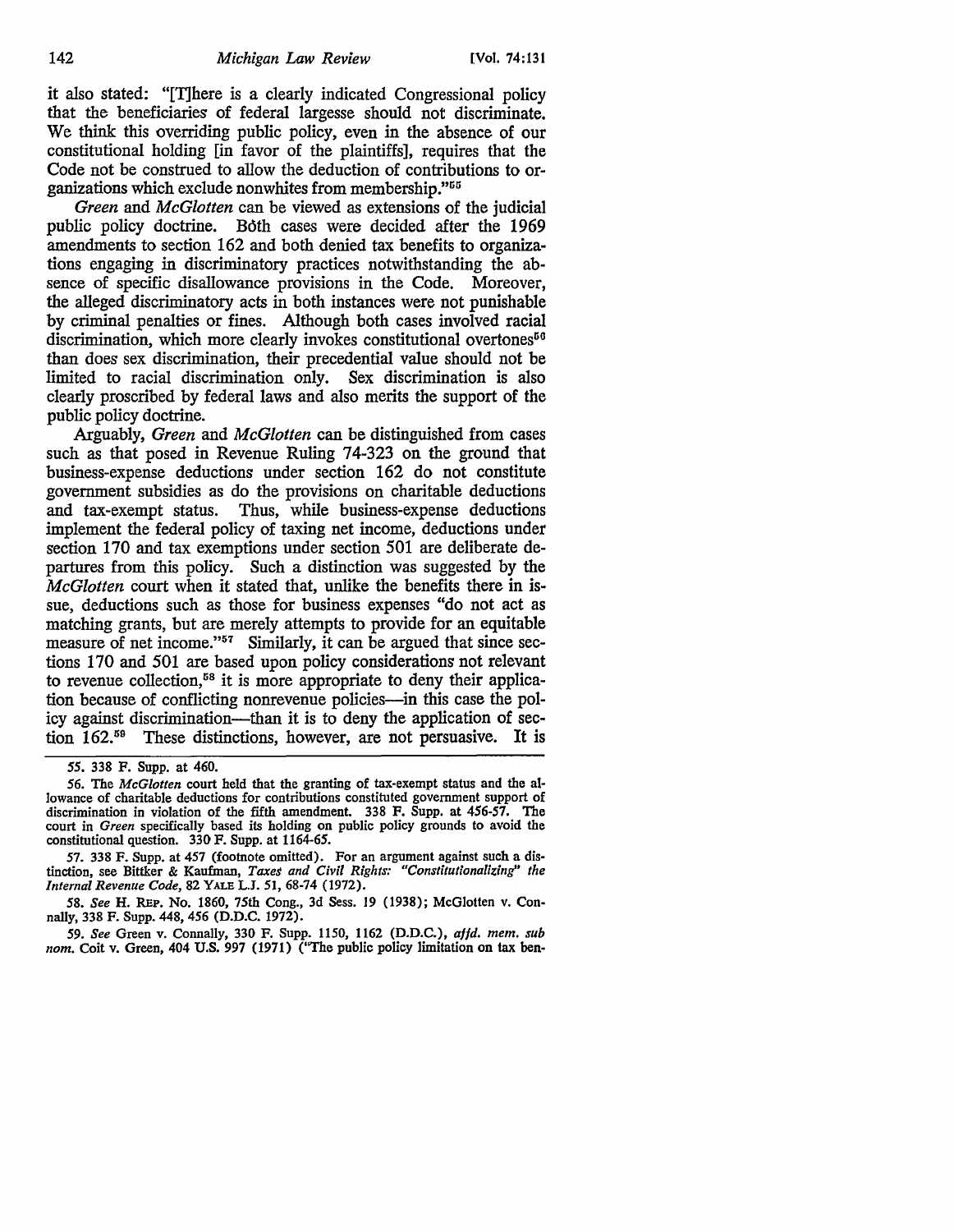not necessary that deductions be considered grants of governmental largess to disallow them on public policy grounds. Nor is it necessary to dispute that the federal tax scheme essentially taxes net income. The issue in each instance is whether the allowance of a tax benefit conflicts with other laws and, with regard to this issue, *Green*  and *McGlotten* are relevant. Both cases indicate that the federal policy against discrimination is sufficiently clear to require alteration of the tax scheme to avoid frustrating this policy. Both suggest, therefore, that expenditures stemming from discriminatory advertising should not be considered "ordinary and necessary" under sections 162 and 212 because they violate a well-defined public policy.

One problem with expanding the public policy doctrine in the manner suggested here is that the uniform application of the doctrine to all appropriate situations could turn the IRS into a law enforcement agency.<sup>60</sup> Clearly, it would be both infeasible and undesirable to require the IRS to determine the legality of advertising and similar activities. A reasonable alternative is to require individuals who desire to challenge the legality of various expenditures to complain first to either the Equal Employment Opportunity Commission or a similar administrative body charged in the first instance with adjudicating allegations of discrimination. These administrative bodies could, without undue burden, report their determination to the IRS, and the IRS could then disallow deductions claimed for unlawful expenditures. Because, as noted below,<sup>61</sup> standing to sue in federal court presumably would be restricted to those individuals who have a reasonable claim for damages or injunctive relief, these more specialized tribunals would be resorted to initially in most instances. Individuals who lacked standing to bring claims in the specialized tribunals normally would also lack standing to challenge tax deductions in federal courts. This alternative would, for example, be considerably less burdensome on the IRS than the affirmative duty, imposed by the court in *Green,* to investigate the activities of private schools in Mississippi before granting them tax-exempt status.<sup>62</sup>

Because they arguably prevent third parties from contesting deductions allowed to alleged wrongdoers, the Anti-Injunction Statute,<sup>63</sup> the Declaratory Judgment Act,<sup>64</sup> and the requirement of ap-

efits applies *a fortiori* to the case before us, involving the charitable deduction whose very purpose is rooted in helping institutions because they serve the public good").

61. *See* text at notes 70-83 *infra.* 

62. 330 F. Supp. at 1176.

63. INT. RBv. CoDB OF 1954, § 7421(a). This provision states: "Except as provided in sections  $6212(a)$  and  $(c)$ ,  $6213(a)$ , and  $7426(a)$  and  $(b)(1)$ , no suit for the purpose of restraining the assessment or collection of any tax shall be maintained in any court by any person, whether or not such person is the person against whom such tax was assessed."

64. 28 U.S.C. § 2201 (1970). The Declaratory Judgment Act provides: "In a

<sup>60.</sup> *See* Taggart, *supra* note 1, at 615. *See also* Note, *supra* note *5,* at 129.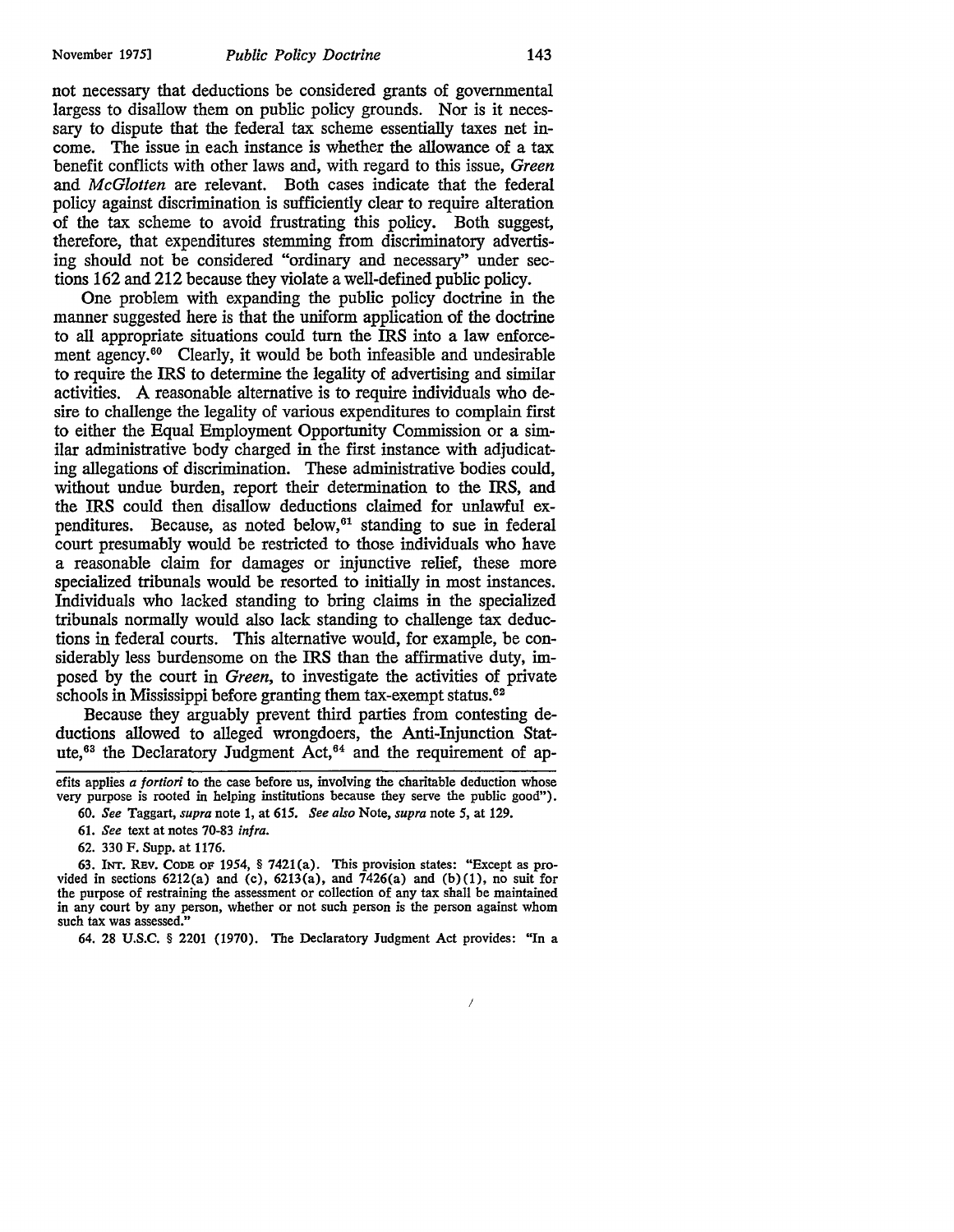propriate standing to sue<sup>65</sup> may also make it difficult to apply the public policy doctrine to discrimination cases. When the government disallows a deduction on public policy grounds, the taxpayer can obtain judicial review either by paying the assessed amount and instituting a refund suit or by refusing to pay and thus forcing the Service to sue for a deficiency.<sup>66</sup> When the Government allows the claimed deduction, however, judicial review is obtainable only through a third-party suit for mjunctive or declaratory relief.

Although the Anti-Injunction Statute, which prohibits all actions "for the purpose of restraining the assessment of any tax," and the Declaratory Judgment Act, which specifically excepts cases involving federal taxes from its scope, may be interpreted as barring thirdparty actions aimed at preventing the allowance of tax benefits, several recent decisions have rejected such an interpretation.<sup>67</sup> These decisions concluded that the Anti-Injunction Statute did not prevent third-party challenges since the effect of such suits was not to restrain the government from collecting taxes but rather to compel the collection of more taxes. 68 Moreover, as several of the decisions noted, the Declaratory Judgment Act does not bar such actions since, in the tax context, that Act is coterminous with the Anti-Injunction Statute.<sup>69</sup> Thus, these statutory obstacles do not appear to interfere with extension of the public policy doctrine to discrimination cases.

More troublesome is the requirement that a third party must have proper standing in order to maintain a cause of action. The recognized standard for determining standing is two-fold: the plaintiff must demonstrate that she has suffered "injury in fact" and that she is within the "zone of interests" sought to be protected or regu-

case of actual controversy within its jurisdiction, *except with respect to Federal taxes,*  any court of the United States, . . . may declare the rights and other legal relations of any interested party seeking such declaration, whether or not further relief is or could be sought. Any such declaration shall have the force and effect of a final judgment or decree and shall be reviewable as such." (Emphasis added.)

65. *See* Eastern Ky. Welfare Rights Org. v. Simon, 506 F.2d 1278, 1282 n.6 (D.C. Cir. 1974), *cert. granted,* 43 U.S.L.W. 3613 (U.S. May 19, 1975).

66. JNT. REV. CODE OF 1954, §§ 6212-13, 7422; 28 U.S.C. §§ 1346(a){1) (1970), 1491 (Supp. III, 1973).

*61. See* Eastern Ky. Welfare Rights Org. v. Simon, 506 F.2d 1278 (D.C. Cir. 1974), *cert. granted,* 43 U.S.L.W. 3613 (U.S. May 19, 1975); Tax Analysts & Advocates v. Schultz, 376 F. Supp. 889 (D.D.C. 1974); McGlotten v. Connally, 338 F. Supp. 448 (D.D.C. 1972). The grant of standing in *Eastern Ky. Welfare Rights Organization* was criticized in Bittker & Kaufman, *supra* note 57, at 53-60.

68. *See* Eastern Ky. Welfare Rights Org. v. Simon, 506 F.2d 1278, 1284 (D.C. Cir. 1974), *cert. granted,* 43 U.S.L.W. 3613 (U.S. May 19, 1975); Tax Analysts & Advocates v. Shultz, 376 F. Supp. 889, 892 (D.D.C. 1974); McGlotten v. Connally, 338 F. Supp. 448, 453-54 (D.D.C. 1972).

69. Eastern Ky. Welfare Rights Org. v. Simon, 506 F.2d 1278, 1285 (D.C. Cir. 1974), *cert. granted,* 43 U.S.L.W. 3613 (U.S. May 19, 1975). *See* Tax Analysts & Advocates v. Schultz, 376 F. Supp. 889, 894 (D.D.C. 1974); McGlotten v. Connally, 338 F. Supp. 448, 453-54 (D.D.C. 1972).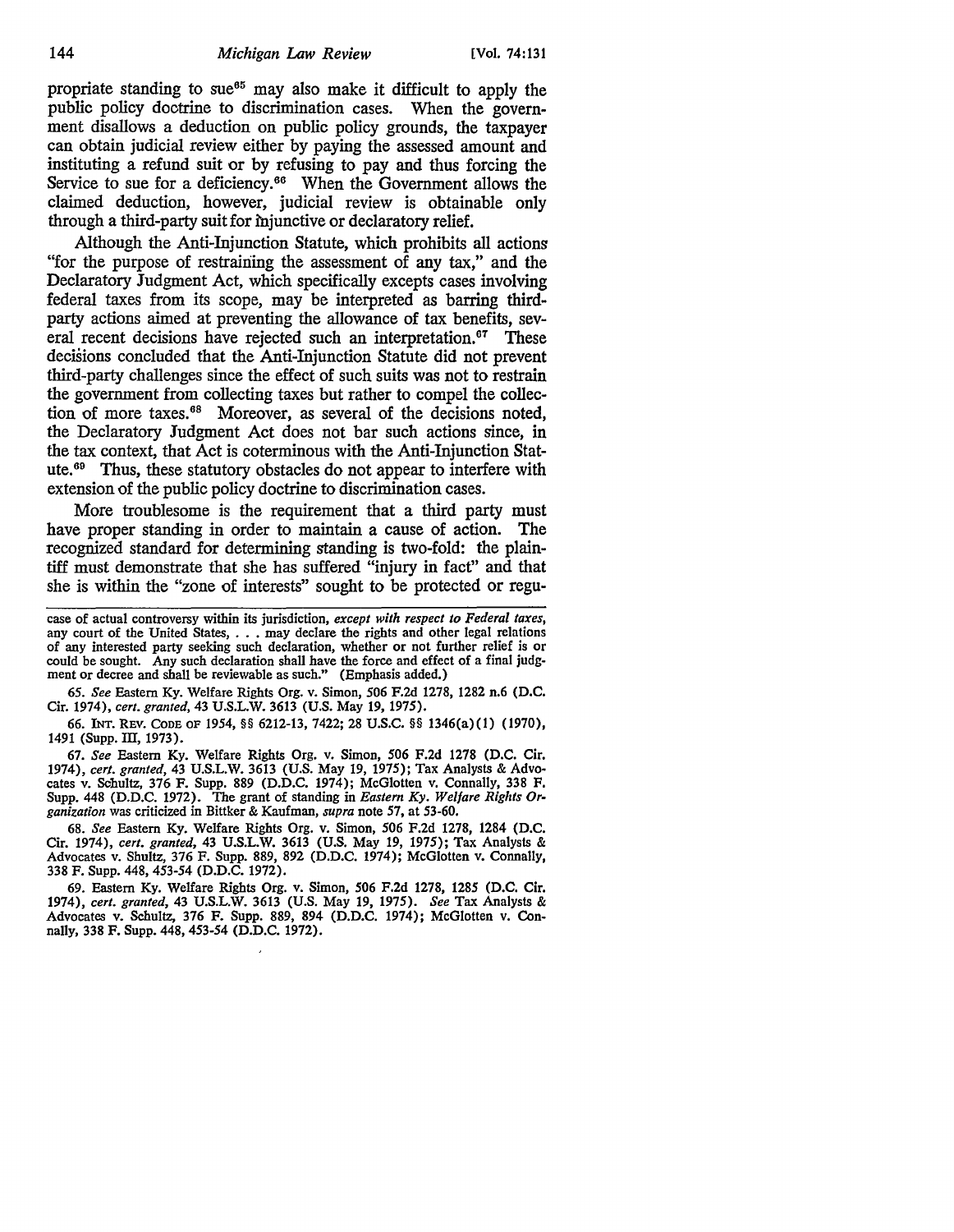lated by the statute in question.<sup>70</sup>

It is clear that the requisite "injury in fact" need not be significant or direct: it must be a "distinct and palpable injury" to the plaintiff, but can be "shared by a large class of other possible litigants."<sup>71</sup> In *United States v. Students Challenging Regulatory Agency Procedures (SCRAP),72* the Supreme Court held that the impairment of economic, recreational, and aesthetic opportunities, which would result from an increased use of nonrecyclable goods, was sufficient to confer standing on the plaintiff organization. In *Tax Analysts* & *Advocates v. Shultz,*73 the plaintiff organization challenged an IRS ruling that allowed certain contributions to political campaigns to escape the gift tax. The court found the requisite injury in the allegation of one of the organization's officers that "his ability to affect the electoral process and to persuade elected officials to adopt policies and programs he favors"74 would be substantially diminished.<sup>75</sup> Finally, in *Eastern Kentucky Welfare Rights Organization v. Shultz*,<sup>76</sup> the plaintiffs, "comprising various health and welfare organizations and several private citizens, all alleging indigency and an inability to pay for hospital services,"<sup>77</sup> were conferred standing to challenge an IRS ruling that eliminated the requirement that hospitals must provide free or reduced-rate services to indigents in order to qualify as "charitable" institutions. The court had little difficulty in finding the requisite "injury in fact":

Prior to that Ruling the policy of the Service, in a very real sense, conferred a cognizable interest to indigents by requiring hospitals seeking tax advantages under the Code to give them special consideration. It simply defies common sense to contend that the plaintiffs have remained, or will remain, unaffected by a decision which. all but strips from them basic and substantial benefits which had been previously nurtured by the government. <sup>78</sup>

In a situation like that posited in Revenue Ruling 74-323, individuals seeking employment could allege that the discriminatory advertising caused them to forgo applying for jobs for which they were

72. 412 U.S. 669 (1973).

73. 376 F. Supp. 889 (D.D.C. 1974).

74. 376 F, Supp. at 898.

75. 376 F. Supp. at 899.

76. 370 F. Supp. 32S (D.D.C. 1973), *revd. on other ground sub- nom.* Eastern Ky. Welfare Rights Org. v. Simon, *S06* F.2d 1278 (D.C. Cir. 1974), *cert. granted,*  43 U.S.L.W. 3613 (U.S. May 19, 197S).

77. 370 F. Supp. at 326.

78. 370 F. Supp. at 329-30.

<sup>70.</sup> *See* Association of Data Processing Serv. Orgs. v. Camp, 397 U.S. 150, 152- 53 (1970); Eastern Ky. Welfare Rights Org. v. Schultz, 370 F. Supp. 325, 329-33 (D.D.C. 1973), *revd. on other grounds sub nom.* Eastern Ky. Welfare Rights Org. v. Simon, 506 F.2d 1278 (D.C. Cir. 1974), *cert. granted,* 43 U.S.L.W. 3613 (U.S. May 19, 1975).

<sup>71.</sup> Warth v. Seldin, 43 U.S.L.W. 4906, 4909 (U.S. June 25, 1975).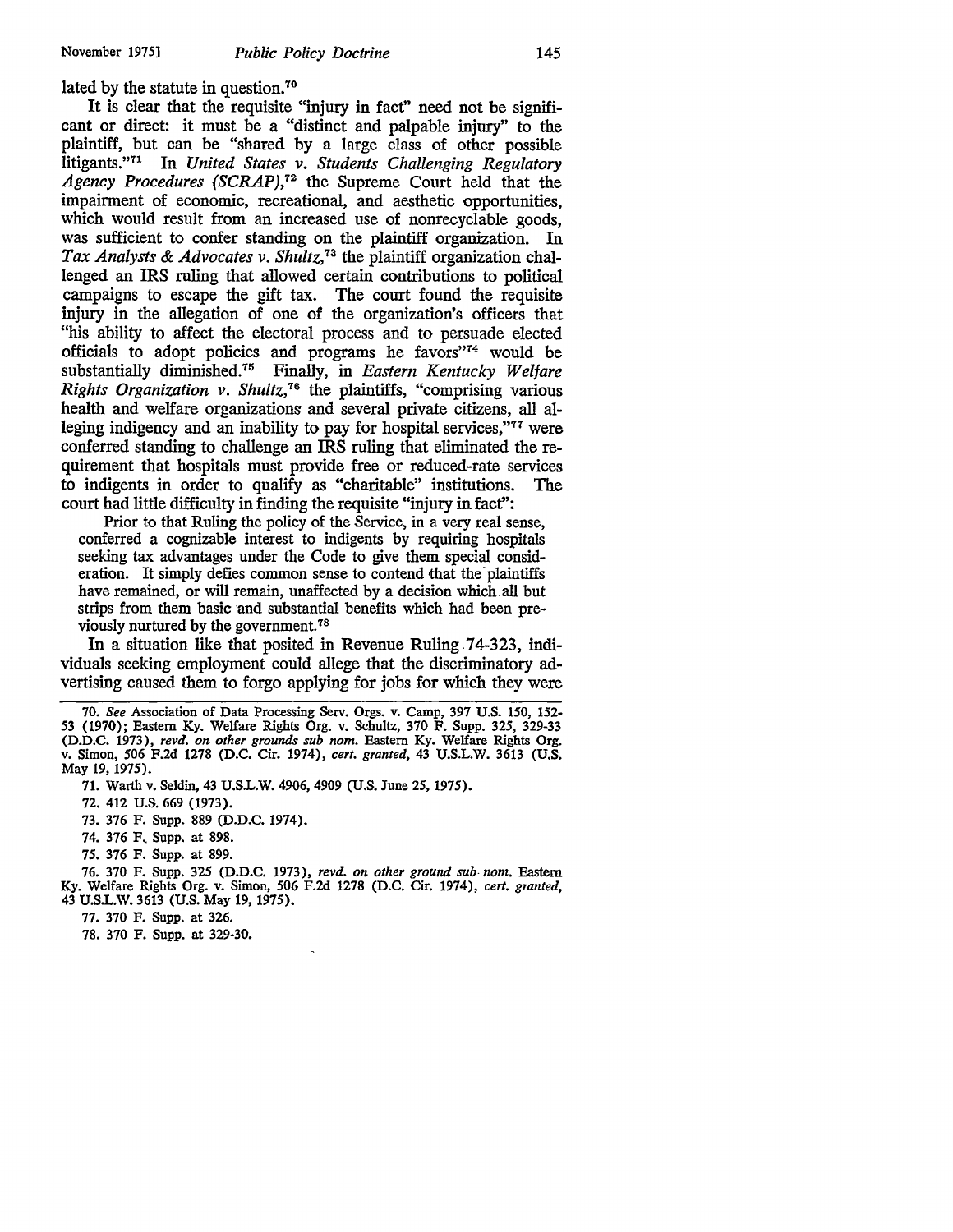legally qualified. A public policy doctrine that disallowed deductions for discriminatory advertising expenditures would constitute part of the remedy for such illegal advertising by sanctioning individual instances and deterring future violations. A tax ruling allowing a deduction would therefore further injure those affected by discriminatory advertisements by denying them full relief, by in effect legitimating the advertisements, and by perhaps encouraging future violations. This injury is considerably more individualized and specific than the general injury suffered by all taxpayers from the decreased tax revenues that result from the allowance of tax deductions.70 In light of the above precedent, this injury should satisfy the first prong of the standing test. It is clear, however, that plaintiffs cannot assert standing unless they themselves have been sufficiently injured.<sup>80</sup> This limitation may restrict standing to those individuals who can demonstrate a likelihood that they would have obtained employment except for the discriminatory advertisements.

The case law surrounding the second prong of the standing requirement—that the plaintiff's injury must fall within the "zone of interests" regulated or protected by the statute at issue-is somewhat confused. Some cases have held that the second standard adds little to the first—that the two requirements are virtually coterminous. $81$ The viability of this second requirement was recently asserted, however, in *Tax Analysts* & *Advocates v. Simon.82* In that case, the court denied standing to plaintiff taxpayers who sought review of the Code provisions and regulations that allowed income tax credits for payments made to foreign countries in connection with oil extraction and production. The inquiry under the second prong, the court concluded, was whether the tax provisions and rulings in question affected the plaintiff taxpayers differently from every other federal taxpayer. 83 Thus, only those tax provisions that recognize and protect an identifiable interest of specific individuals could be challenged by third parties.

This interpretation of the second prong of the standing requirement is restrictive since it precludes third-party challenges to many tax provisions, regulations, and rulings. Yet even this restrictive interpretation would not deny standing to individuals injured by discriminatory advertisements. A public policy doctrine that disallowed deductions for the cost of such advertisements would recognize and protect the interests of those individuals against whom the

<sup>79.</sup> Cf. Frothingham v. Mellon, 262 U.S. 447 (1923).

<sup>80.</sup> *See* Warth v. Seldin, 43 U.S.LW. 4906, 4908-09 (U.S. June *25,* 1975).

<sup>81.</sup> *See, e.g.,* Tax Analysts & Advocates v. Schultz, 376 F. Supp. 889, 897 (D.D.C. 1974) (citing cases).

<sup>82. 390</sup> F. Supp. 927 (D.D.C.), *appeal dismissed,* 512 F.2d 992 (D.C. Cir. 1975).

<sup>83.</sup> *See* 390 F. Supp. at 940.